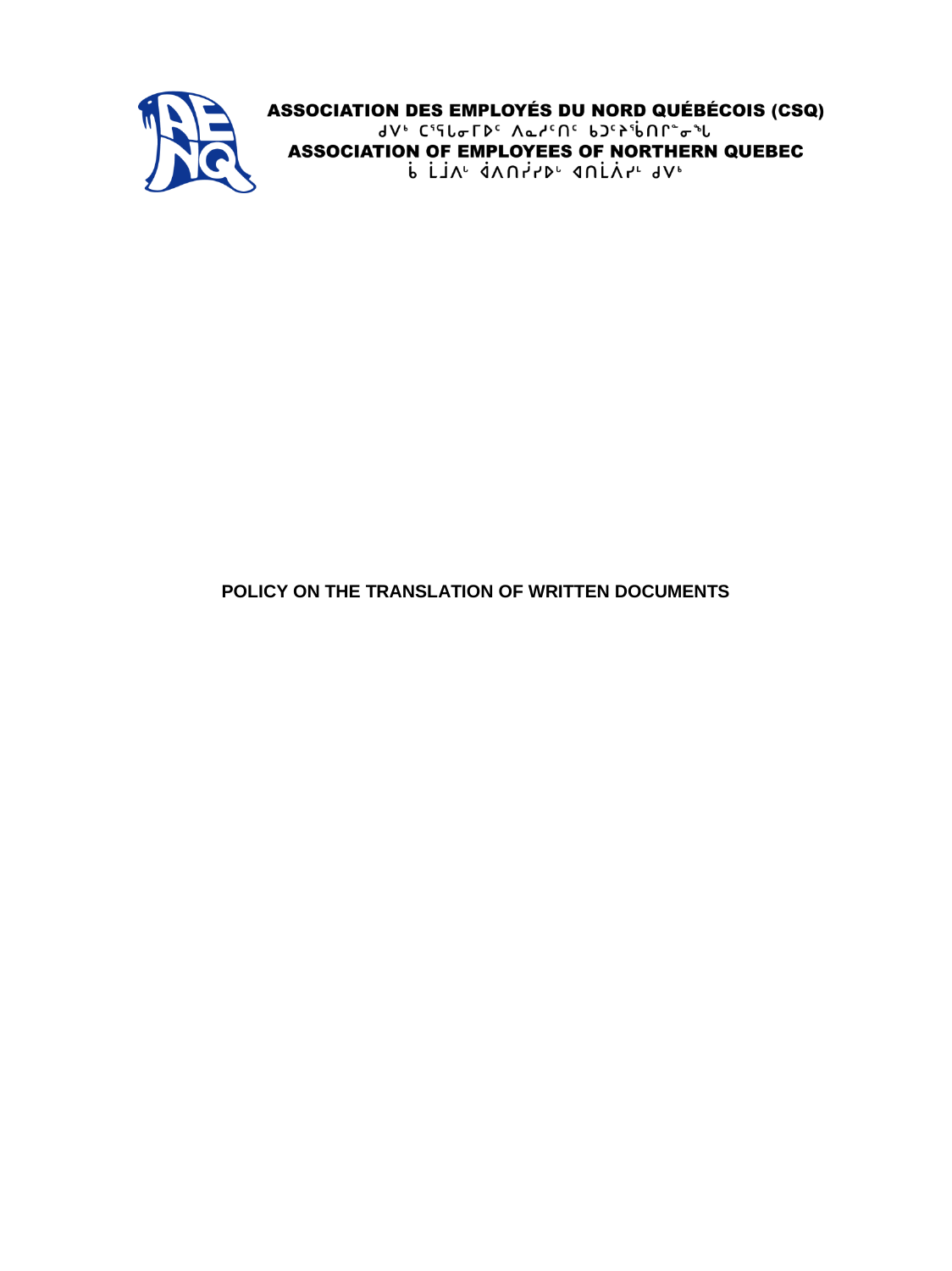### **OBJECTIVES:**

- $\triangleright$  Recognize that the majority of our members are Native and are fighting for linguistic survival.
- $\triangleright$  Respect the four languages (French, English, Inuktitut and Cree) AENQ members use.
- $\triangleright$  Ensure that internal union communication is efficient, rapid and functional.
- $\triangleright$  Respect AENQ budgetary limits.

### **1. TRANSLATION OF WRITTEN DOCUMENTS**

- 1.1 **The following AENQ documents must be translated into all four languages:**
	- AENQ Executive Committee decisions report;
	- The AENQ by-laws;
	- **AENQ Congress minutes;**
	- AENQ Native Committee meeting minutes.
- 1.1.2 The translation of any Association document not listed above and that entails an expense must receive the authorization of the Secretary-Treasurer.

#### 1.2 **Other documents**

Any other document produced by and/or used to fulfil the mandates of the Association may be translated into the four languages.

#### **2. COMMUNICATIONS**

### 2.1 **Urgent documents**

It may be necessary to produce certain notices or information for the members immediately. In these exceptional cases, the AENQ may send documents translated only into English and/or French in order to ensure that the majority of the members are informed as quickly as possible.

#### 2.2 **Documents for union delegates**

Documents for a union delegate may be translated, if necessary, in order to respect the language of the delegate.